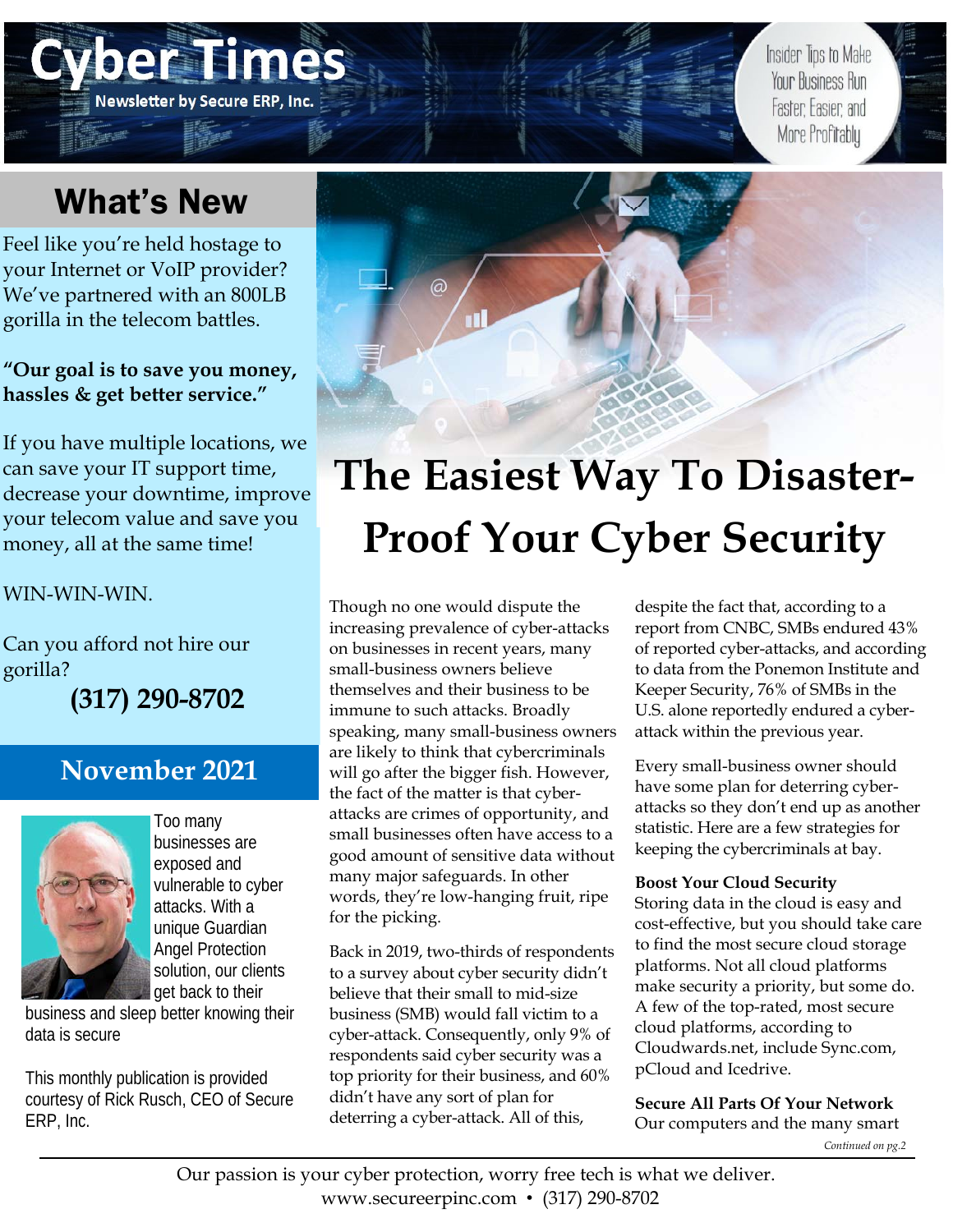#### *Continued from pg.1*

devices hooked up to our network can become weak spots for hackers to get in. Taking steps to safeguard each device in your network with strong passwords and robust authentication measures will go a long way toward keeping the hackers at bay. In fact, one of the most basic security measures you can take for your network is to restrict access to your WiFi with a strong password.

### **Invest In Extra Security Measures**

Virtual private networks (VPNs) and firewalls are tools that are highly effective in protecting against cyber-attacks, even if they can't prevent 100% of them.

### **Pay Attention To Updates And Upgrades**

When you get notified that one of the technological tools that you use has a new update, it's easy to ignore it. However, you should commit to regularly updating and upgrading these tools because developers will often add patches to their programs that make them more secure against attacks with each update. So, it behooves business owners to regularly install updates for their tech tools.

### **Back Up Your Data**

With one of the most common forms of cyber-attacks being ransomware attacks, where hackers will hold your company data hostage until you pay them a ransom amount, having your company data stored on multiple

### **"76% of SMBs in the U.S. alone reportedly endured a cyber-attack within the previous year."**

backups can ensure that your business won't crumble due to your data's inaccessibility.

### **Limit Employee Access To Your Network**

As much as we'd wish it were true, many cyber-attacks don't come from outside of your company. Instead, they originate from within. If you want to limit the amount of damage that someone inside your company can do in a cyber-attack, the best course of action is to limit their access to different parts of your network.

### **Train Your Employees**

At the same time, just as many cyber-attacks occur not because of an employee's malicious intent, but because of their ignorance. They click on a link in a sketchy email and fall for a phishing scheme, volunteer their password info without thinking about it or choose a weak password for their computer. That's why you need to dedicate time to training your employees on best practices when it comes to security.

### **Set Up A 'Security Culture' At Your Workplace**

You need to make cyber security a top priority, not just for your IT department, but for every department at your business. When everyone works together to protect their workplace from a cyber-attack, you have a better chance of actually succeeding.

Will protecting your business from a cyber-attack require a good amount of time and money? Absolutely. Can you afford to ignore the prevalence of cyber-attacks any longer? Statistically, no. The sad truth is that 60% of SMBs that fall victim to a cyber-attack end up shuttering within six months. Don't put yourself in that kind of position. Instead, take your business's cyber security seriously.

### **Free Report Download: If You Are Considering Cloud Computing For Your Company, DON'T, Until You Read This…**

### **INTRO TO CLOUD COMPUTING**

"5 Critical Facts Every **Business Owner Must Know Before Moving Their Network** To The Cloud"

**Discover What Most IT Consultants** Don't Know Or Won't Tell You **About Moving Your Company's<br>Network To The Cloud** 

If you are considering cloud computing or Office 365 to save money and simplify IT, it is extremely important that you get and read this special report: **"5 Critical Facts Every Business Owner Must Know Before Moving Their Network To The Cloud."**

This report discusses in simple, nontechnical terms the pros and cons of cloud computing, data security, how to choose a cloud provider and three little-known facts that most IT consultants don't know or won't tell you about cloud computing that could end up causing you MORE problems and costing you more money than you anticipated. **Even if you aren't ready to move to the cloud yet**, this report will give you the right information and questions to ask when the time comes.

> **Get your FREE copy today at www.secureerpinc.com/cloudreport**

Our passion is your cyber protection, worry free tech is what we deliver. www.secureerpinc.com • (317) 290-8702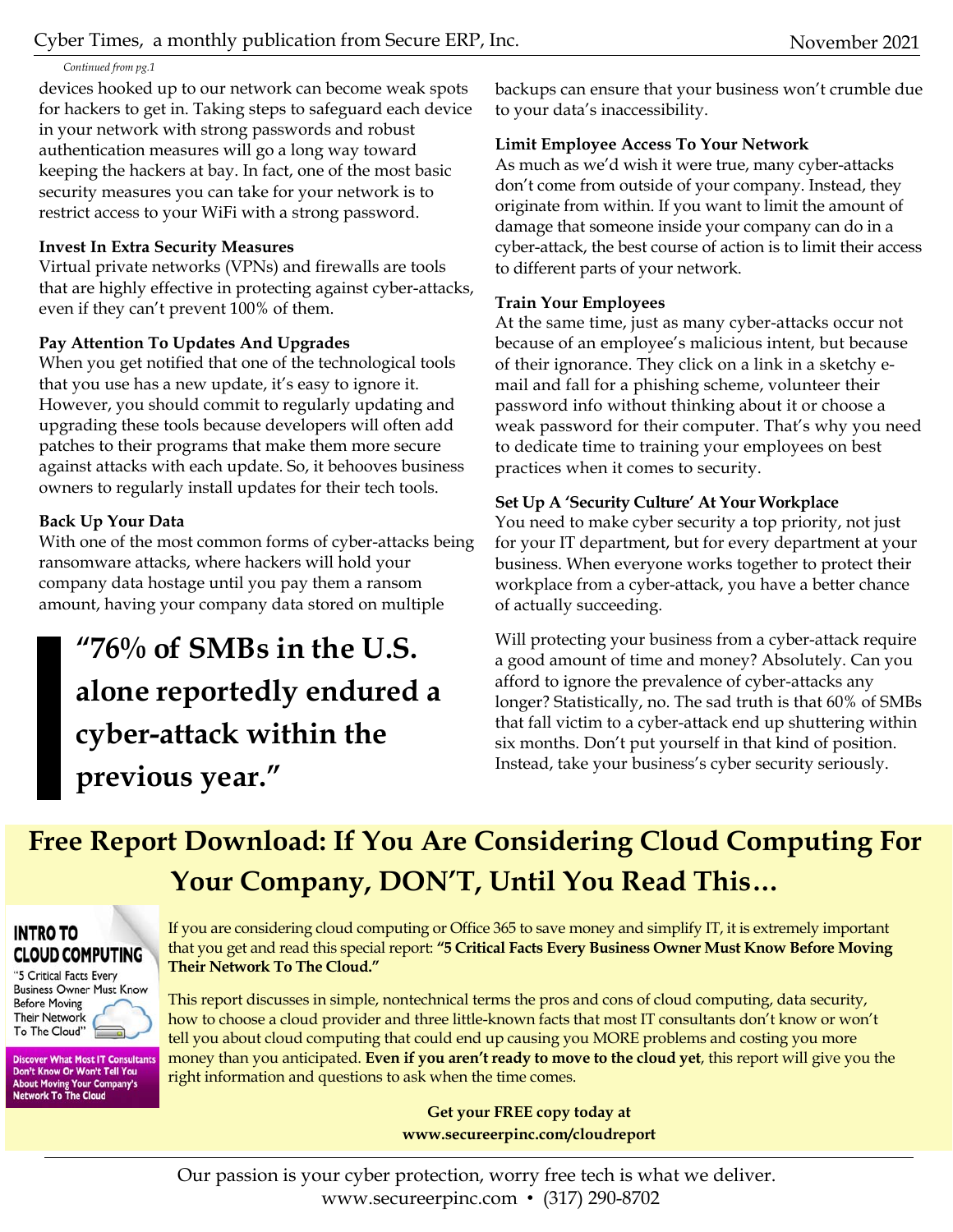### Cyber Security TIPs

### **Office365 or Google Mail used for your office?**

### **Identify any email from outside the company**

Have your IT or Email Admin add the a bright yellow banner to all emails received from outside the organization. This is so easy it should take them less than 20 minutes.

#### CAUTION: This email originated from outside

It should look similar to the one above.

If you train your staff to look for the banner, they will know whether that email from "the boss" came from his real email account or a cyber criminal. Most of these types of attacks come from outside the organization.



**Always be vigilant and proactive – it's better to be suspicious and double-check everything when dealing with confidential information or sending out money.** 

The few extra minutes it takes could save months of heartache for all of your employees.  $-R^2$ 

## **Do You Have The Tools To Manage Effectively In The WFH World?**

Gone are the days of managers wandering their office spaces, chatting with coworkers and spending time at the water coolers to get valuable information about the state of their teams. With the work-from-home life here to stay for many workspaces, managers must grow beyond their old ways of managing a work team in the office and get used to managing one effectively on Slack, Zoom and whatever other business platforms their company uses.

I believe I have some insights I can offer any managers looking to meet their goals despite only ever communicating with their teams while sitting at home. These insights come in the form of five different questions that, if you answer them affirmatively, mean you're probably an effective online manager.

#### **Do You Set Clear Goals For Your Team?**

Unclear goals aren't good anywhere, but at least in a physical office space, team members can clarify the goals with one another in person. That becomes a lot more difficult online, where means of communication can be limited to text messages. As a manager, make sure everyone on your team understands their goals.

#### **Are You Good At Hiring The Right People?**

When you hire someone who ends up not being suited for the job, it's pretty easy to tell when you can monitor them at the office. However, if you hire someone for an online remote role, it can take significantly longer to find out if you've made a hiring mistake, meaning you'll lose a lot more time and money.

#### **Can You Delegate Your Work Well?**

Delegating tasks in an office means that you can physically see if a team member is taking over those responsibilities. If they aren't, you can always step in and do the project yourself. When you're working from home, however, you'll need to give clear instructions and deadlines, while following up regularly, in delegating tasks to your team.

#### **Does Your Compensation System Reward High Performance?**

In a remote context, the forces that push your team to perform at their highest ability don't have as much of an impact. Since compensation and high performance are inextricably linked, a compensation system that directly rewards high performers is the only way that you'll ensure that your team works to the best of their ability.

#### **Do You Follow Through On Doing The Things You Say You'll Do?**

Building trust might not take a lot of work in the office, but in a remote setting, communication is key in building two-way trust with your team. When you say that you'll complete a task, complete it – and make sure your team is aware. That integrity, even though you're working from a place where no one can see you, will go a long way in building trust.

Management beyond the office space doesn't have to be a big mystery. If you want to improve your skills in managing remotely, many of our books, such as *Power Score, Who* and *The CEO Next Door,* can help you accomplish that.



*Dr. Geoff Smart is the founder and chairman of ghSMART, which helps Fortune 500 companies, CEOs and successful entrepreneurs alike make smart decisions when it comes to curating talented teams. For three consecutive years,* Forbes *ranked ghSMART as the best management consulting firm in its industry, and it has produced three best-selling books outlining its principles.* 

Our passion is your cyber protection, worry free tech is what we deliver. www.secureerpinc.com • (317) 290-8702